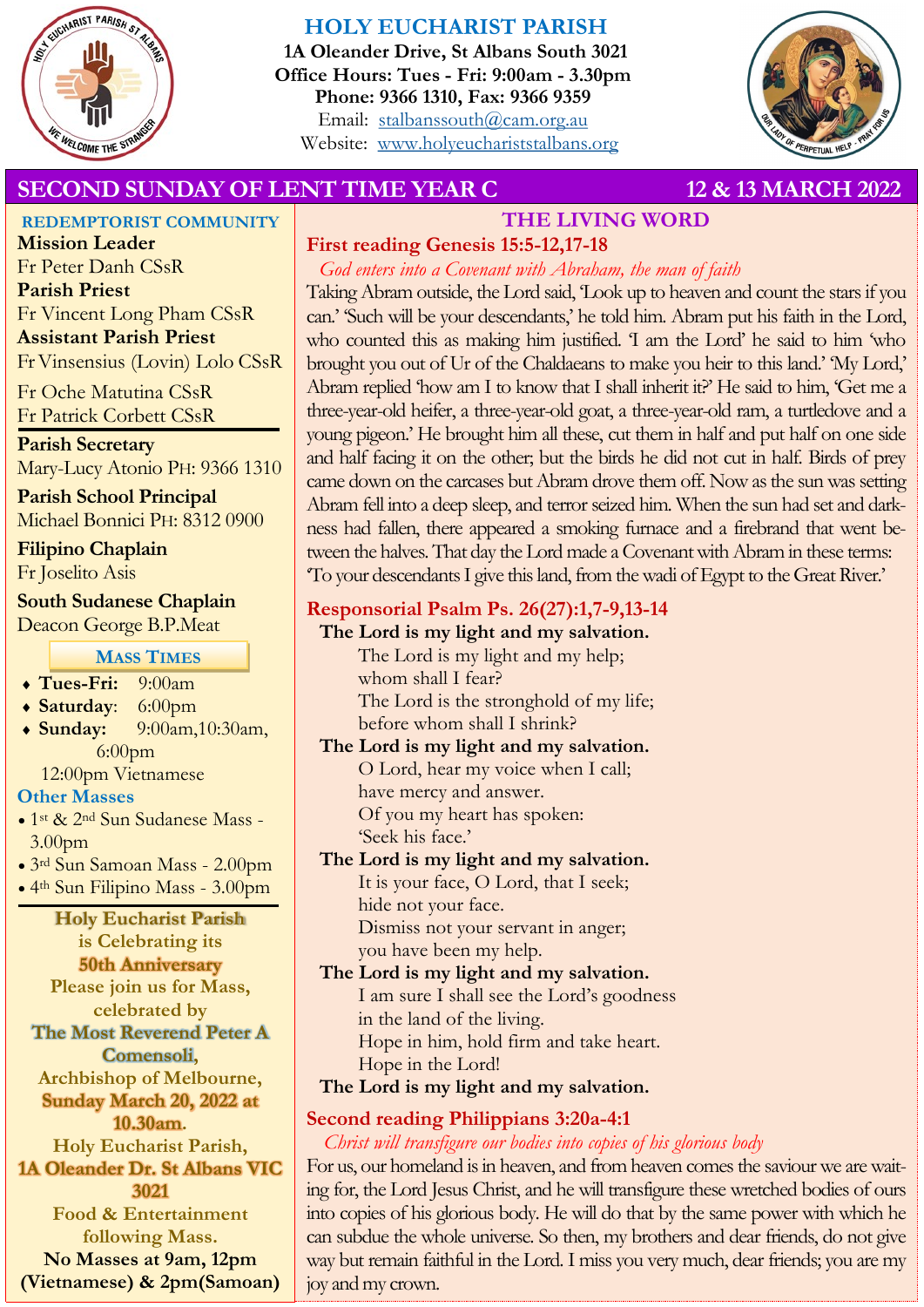#### **Gospel Acclamation Matthew 17:5**

Glory and praise to you, Lord Jesus Christ! From the shining cloud the Father's voice is heard: this is my beloved Son, hear him. Glory and praise to you, Lord Jesus Christ!

#### **Gospel Luke 9:28-36**

#### *Jesus is transfigured before them*

Jesus took with him Peter and John and James and went up the mountain to pray. As he prayed, the aspect of his face was changed and his clothing became brilliant as lightning. Suddenly there were two men there talking to him; they were Moses and Elijah appearing in glory, and they were speaking of his passing which he was to accomplish in Jerusalem. Peter and his companions were heavy with sleep, but they kept awake and saw his glory and the two men standing with him. As these were leaving him, Peter said to Jesus, Master, it is wonderful for us to be here; so let us make three tents, one for you, one for Moses and one for Elijah.' – He did not know what he was saying. As he spoke, a cloud came and covered them with shadow; and when they went into the cloud the disciples were afraid. And a voice came from the cloud saying, 'This is my Son, the Chosen One. Listen to him.' And after the voice had spoken, Jesus was found alone. The disciples kept silence and, at that time, told no one what they had seen.

#### **REFLECTING ON THE GOSPEL**

The wilderness was the geographical and symbolic setting for last week's gospel. This week, the setting is a mountain and eventually a cloud-covered mountain. Both wilderness and mountain link Luke's story of Jesus with the story of the Israelites of old. Wilderness and mountain also remind us that God's creation is the locus of mystery, the place of human-divine encounter, the place of prayer.

Luke's account of the "˜transfiguration' is situated towards the end of Jesus' Galilean ministry. Very soon he will "˜set his face' towards Jerusalem (Luke 9:51) where he is to meet a violent death. Three of his close followers get a glimpse of God's glory shining on his face and penetrating his whole being, a hint that God's grace is more life-giving than the forces opposing God's reign. The disciples have a vision of Moses and Elijah, the key prophetic figures of Israel, entering into dialogue with Jesus, God's new and definitive prophet. The dialogue is about the breakthrough or "˜exodus' he will accomplish in Jerusalem, the breakthrough from death to life.

The "~transfiguration' seems to point to a time in Jesus' ministry when he comes to terms with the fate he is likely to meet: if he continues to challenge oppression and injustice, he is certain to encounter opposition, even death. He struggles with that realisation in the wilderness. He comes to peace with what it involves in prayer on the mountain. Jesus' companions want to hold on to the experience of glory, to "build tents' and settle down. They prefer not to face the difficulties involved in fidelity to their shared mission. But that is not the way of life, and certainly not the way of discipleship.

Like Jesus and his companions, we too need the occasional glimpse of final victory. We also need the good sense to follow

through on the path that brings life, despite the pain. We can feel overwhelmed by the enormity of the challenges facing us and by the opposition we experience from the most unexpected quarters. If we are to sustain the struggle for a healthy, safe, and peace-filled world, we have to come to terms with the personal costs involved. If we are to find peace in our hearts, we need to pray – alone and with those whom we invite to climb the mountain with us.

#### **By Veronica Lawson RSM**

#### **POPE APPEALS FOR PEACE IN UKRAINE AND OPEN HUMANITARIAN CORRIDORS**

Pope Francis makes a heartfelt plea for peace in Ukraine, guaranteed humanitarian corridors, and for all people to come to the assistance of the war victims, especially the mothers and children fleeing.

Pope Francis made the following appeal for an end to the hostilities in Ukraine and that humanitarian corridors be assured so those fleeing can reach emergency aid and shelter. He made the appeal during his Sunday Angelus address in St. Peter's Square where 25,000 pilgrims were onhand, some bearing Ukrainian flags.

#### **"Dear brothers and sisters,**

**Rivers of blood and tears are flowing in Ukraine. It is not merely a military operation, but a war, which sows death, destruction and misery. The number of victims is increasing, as are the people fleeing, especially mothers and children. The need for humanitarian assistance in that troubled country is growing dramatically by the hour.**

**I make a heartfelt appeal for humanitarian corridors to be genuinely secured, and for aid to be guaranteed and access facilitated to the besieged areas, in order to offer vital relief to our brothers and sisters oppressed by bombs and fear.**

**I thank all those who are taking in refugees. Above all, I implore that the armed attacks cease and that negotiation - and common sense - prevail. And that international law be respected once again!**

**[Those "rivers of blood" in Ukraine: "war", not "a military](https://www.vaticannews.va/en/pope/news/2022-03/those-rivers-of-blood-in-ukraine-war-not-a-military-opera.html)  [operation"](https://www.vaticannews.va/en/pope/news/2022-03/those-rivers-of-blood-in-ukraine-war-not-a-military-opera.html)**

**Let us pray together for Ukraine: we have its flags in front of us. Let us pray together, as brothers and sisters, to Our Lady, Queen of Ukraine. Hail Mary...**

**The Holy See is ready to do everything, to put itself at the service of this peace. In these days, two Cardinals went to Ukraine, to serve the people, to help. Cardinal Krajewski, the Almoner, to bring aid to the needy, and Cardinal Czerny, interim Prefect of the Dicastery for Promoting Integral Human Development. The presence of the two Cardinals there is the presence not only of the Pope, but of all the Christian people who want to get closer and say: "War is madness! Stop, please! Look at this cruelty!" "**

#### **HOW I CAN LIVE A JOYFUL LIFE, EVEN WHILE FACING A TERMINAL DISEASE**

Everyone dies. It is built into the universal design, which cannot adequately function without it. In a finite, contingent universe,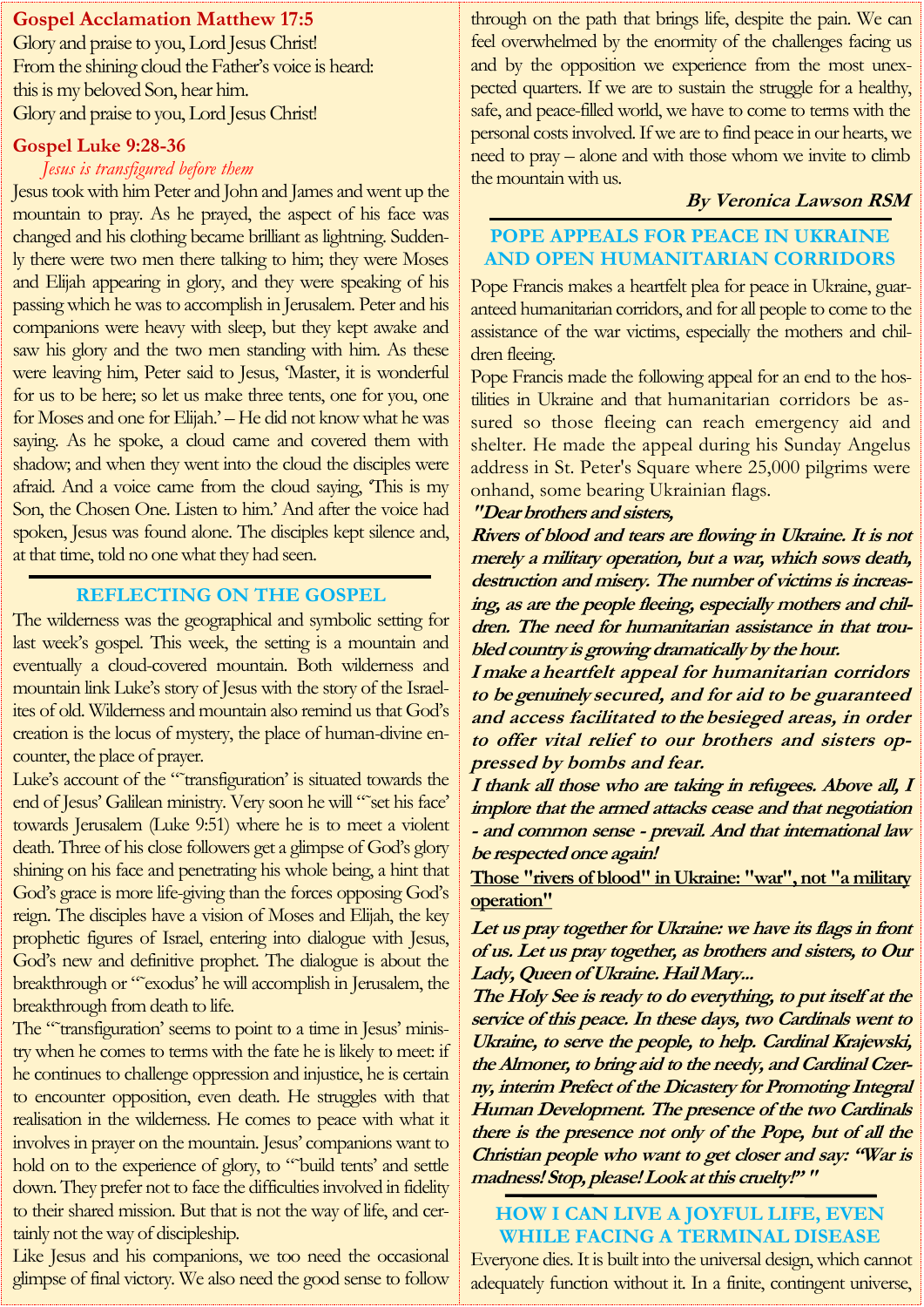evolving to perfection, growth and new life must come at the expense of existing life or overcrowding, and a lack of resources would follow. One generation must die to provide the resources for the next. Everyone in the world knows it.

People speculate on what is a good way to die. Some actionoriented individuals wish to die on the battlefield in a blaze of glory. Other people don't want any drama at all, wishing to die peacefully in their sleep. Still others want to be in a safe, comfortable environment, surrounded by loved ones, content with having accomplished their life goals when they die. This third group, probably the largest of the three, requires advanced warning of their death. They needed to have a terminal diagnosis to get their desired death.

Some will try to get the same feeling by planning their own death through suicide, but it will not be the same. Suicide is a selfish act because it abandons those that depend on you, many of whom you may not recognize. One can simply not expect people to celebrate your killing yourself in the same way that they would celebrate your life if you are called home to God.

#### **Dying Well**

Does this mean that all terminally ill patients die well? Not at all. It depends on how they receive and what they do with the information. First of all, not everyone with a terminal illness is told the severity of their situation. A terminal diagnosis is as hard to deliver as it is to receive and many physicians believe that death is a failure of medicine so they may withhold the true diagnosis or even deny it, choosing instead to offer hope of a cure. This is what happened in my own case.

Almost 6 years ago, my neurologist told me, "You have Parkinson's disease, but don't treat this as a death sentence, you should have 5-10 years of functionality and by that time, we may have a cure." I told this to my new neurologist recently and thankfully, he was more to the point. He estimated that with the medicines and procedures available, I would probably be able to function relatively normally for 2-3 years, but also warned me that if I stopped my activities that I would decline far faster than that. I applaud his courage in telling me that so bluntly. It allows me to plan out my path.

This now becomes a question of how to use our remaining time and energy. Every person in this situation needs to balance three things: fighting the disease, living your life and preparing for death. All three are important and cannot be neglected and there is a right way to do each.

#### **Fighting the Disease**

Turning to medical science for an answer to a terminal illness must be with the right expectations. What you can reasonably expect is control of symptoms which allow your quality of life to be high enough to maintain your obligations to others as long as possible. It is important to keep the perspective that life has meaning and purpose and that medical solutions that extend life at the cost of what gives it meaning and purpose are counterproductive and will be shown as such by extending the person's suffering.

In the same way, it is counterproductive to spend all our time, resources, and energy in the quest for life extension if it forces us to give up what gives our lives meaning. On the other hand, medical solutions that can extend our ability to fulfill our obligations and carry out our role in God's plan are a Godsend in the true meaning of the word. For instance, without the right medicine balance, I cannot type, which makes me unproductive. It's therefore appropriate to expend energy and time to balance them.

#### **Living Your Life**

The second consideration is that despite the diagnosis, we can and should try to lead a fulfilling life with the remainder of our time. Our "bucket lists" should be doing things that make a difference in people's lives, not in collecting things or experiences that will be totally inconsequential to anyone when we are dead. A few kind words spoken to a stranger will leave a better legacy than going to every state or climbing every mountain. Pass on what you have learned in life in whatever venues you have to whoever can benefit. A gift thoughtfully given or a word properly spoken can change a life.

Treat impending death as you did your high school graduation. The emotions will be similar. If you enjoyed high school, graduation can be bittersweet. There will be some sorrow for what you are leaving behind and some anxiety about what is ahead, but if you remember back, it was exhilarating considering the possibilities of what was coming on the other side. If your high school experience was rough, graduation was a great relief to be done with all the rivalries, intrigue and boredom of the experience and hope for something better in the next stage of your life.

#### **Preparing for Death**

The third consideration is to prepare ourselves and those that depend on us for our impending death. The priority here is that we have an opportunity to reconcile with God and save our eternal souls. This is a very great blessing, and it's a shame if it's not acted upon. God is like the father in the parable of the Prodigal Son (Luke 15:11-32), waiting for us to come home to Him with open arms. He has established the sacraments as the way to signal our desire to unite with Him. The most obvious one is baptism, which makes us members of Christ's body, his church. For the already baptized who have fallen away, the defining step is going through the sacrament of reconciliation (confession).

For those who have been sacramentally cleansed by either of the two aforementioned sacraments, the anointing of the sick can be most helpful at the end of life. It is not focused on the healing of the body, but on the soul. The Catechism of the Catholic Church says "the first grace of this sacrament is one of strengthening, peace, and courage to overcome the difficulties that go with the condition of serious illness of the frailty of old age (CCC# 1520)." It further states that "Just as Baptism, Confirmation, and the Eucharist form a unity called 'the sacraments of initiation,' Penance, Anointing of the Sick and the Eucharist as viaticum constitute the end of Christian life. (CC, 1525).

In tandem with this, we need to reconcile with anyone with whom we are in conflict, out of love for them, since there will be no way for them to resolve the anger or resentment once we are gone. This should be done as expediently as possible since we don't know the day nor hour of our passing. Out of